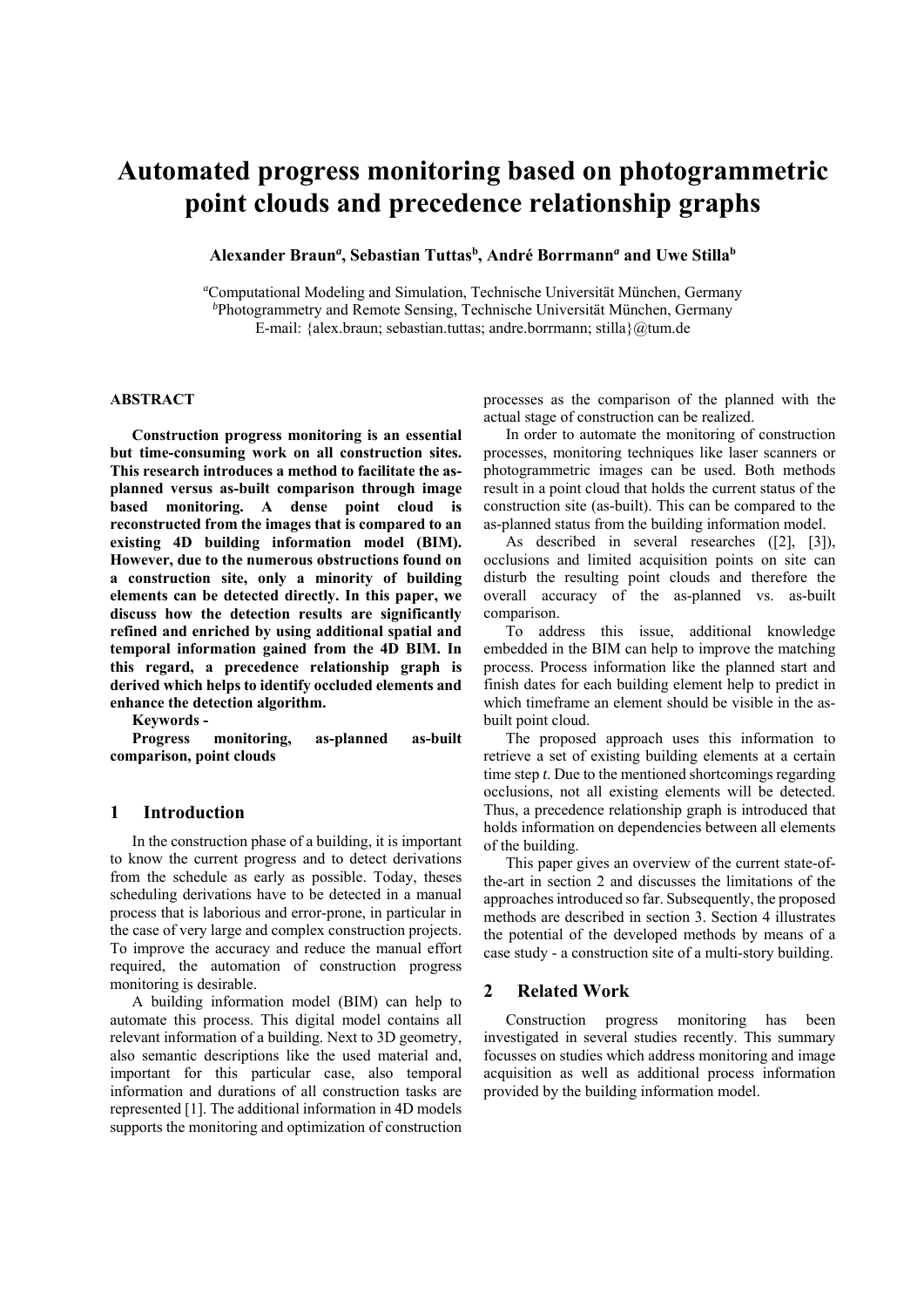# **2.1 Monitoring**

The matching of the as-planned model and the asbuilt point cloud can be realized in different ways. On the one hand, there is the possibility to transform the existing Building Information Model into a point cloud and to compare it with a generated as-built point cloud [2]. Another option is the transfer of the as-built point clouds into surfaces and perform a surface matching [3].

As-built point clouds can be acquired by laser scanning or image-based/photogrammetric methods. In [4] and [5] a system for as-built as-planned comparison based on laser scanning data is presented. The generated point clouds are co-registered with the model by applying an adapted Iterative-Closest–Point-Algorithm (ICP). In the presented approach, the as-planned model is converted to a point cloud by creating the virtual points using the known positions of the laser scanner. For verification, the authors use the percentage of simulated points that can be verified by the real laser scan. In [6], [7], [8] this system is extended for progress tracking using schedule information, for estimating the progress in terms of earned value and for detecting secondary objects. In [9] specific component types are detected using a supervised classification method based on Lalonde features derived from the as-built point cloud. An object is regarded as detected if the type fits to the type in the model. As above, the model also has to be sampled into a point representation here. In [10] a measure is introduced for distinguishing four cases (object not in place, point cloud represents a full object or a partially completed object or a different object) based on the relationship of points within the boundaries of the object and the boundaries of shrunk object. The authors test their approach in a very simplified test environment, which does not include any problems, which occur on data acquired on a real construction site.

The usage of cameras as acquisition device comes with the disadvantage of a lower geometric accuracy compared to the laser scanning point clouds. However, cameras have the advantage that they can be used more flexible and their costs are much lower. This leads to the need for other processing strategies if image data is used. Rankohi & Waugh (2014) give an overview and comparison of image-based approaches for the monitoring of construction progress. In [11] a single camera approach is used and images taken are compared over a certain period and rasterized. The change between two timeframes is detected through a spatial-temporal derivative filter. This approach is not directly bound to the geometry of a BIM and therefore cannot identify additional construction elements on site. In [12] a fixed camera and image processing techniques are used for the detection of new construction elements and the update of the construction schedule. Since many fixed cameras would be necessary to cover a whole construction site,

more approaches rely on images from hand-held cameras covering the whole construction site as in our and the approaches mentioned in the following.

For correct scaling of the point cloud, stereo-camera systems can be used, as done in [13], [14] and [15]. [16] proposes to use a colored cube with known size as target, which can be automatically measured to determine the scale. In [17] image-based approaches are compared with laser-scanning results. The artificial test data is strongly simplified and the real data experiments are limited to a very small part of a construction site. Only relative accuracy measures are given since no scale was introduced to the photogrammetry measurements. [17] and [18] use unstructured images of a construction site to create a point cloud. The orientation of the images is performed using a Structure-from-Motion process (SFM). Subsequently, dense point clouds are calculated. For the comparison of as-planned and as-built model, the scene is discretized using a voxel grid. The construction progress is determined in a probabilistic approach, in which the threshold parameters for detection are determined by supervised learning. In this framework, occlusions are taken into account. This approach relies on the discretization of the space by the voxel grid, having a size of a few centimeters.

In the approach presented in this paper we calculate the deviation of point cloud and building model directly and introduce a scoring function for the verification process. In contrast to most of the discussed publications, we present a test site that presents extra challenges for progress monitoring due to the existence of a large number of disturbing objects, such as scaffoldings.

### **2.2 Process and dependency information**

Process planning is often executed independently from conceptual and structural design phases. Current research follows the concept of automation in the area of construction scheduling. Binding process information and the underlying building information model provides additional information that can be used in the context of progress monitoring.

Tauscher describes a method that allows automating the generation of the scheduling process at least partly [19]. He chooses an object-oriented approach to categorize each component according to its properties. Accordingly, each component is assigned to a process. Subsequently, important properties of components are compared with a process database to group them accordingly and assign the corresponding tasks to each object. Suitable properties for the detection of similarities are for example the element thickness or the construction material. With this method, a "semi - intelligent" support for process planning is implemented.

In [20] a mathematical formalism is introduced that is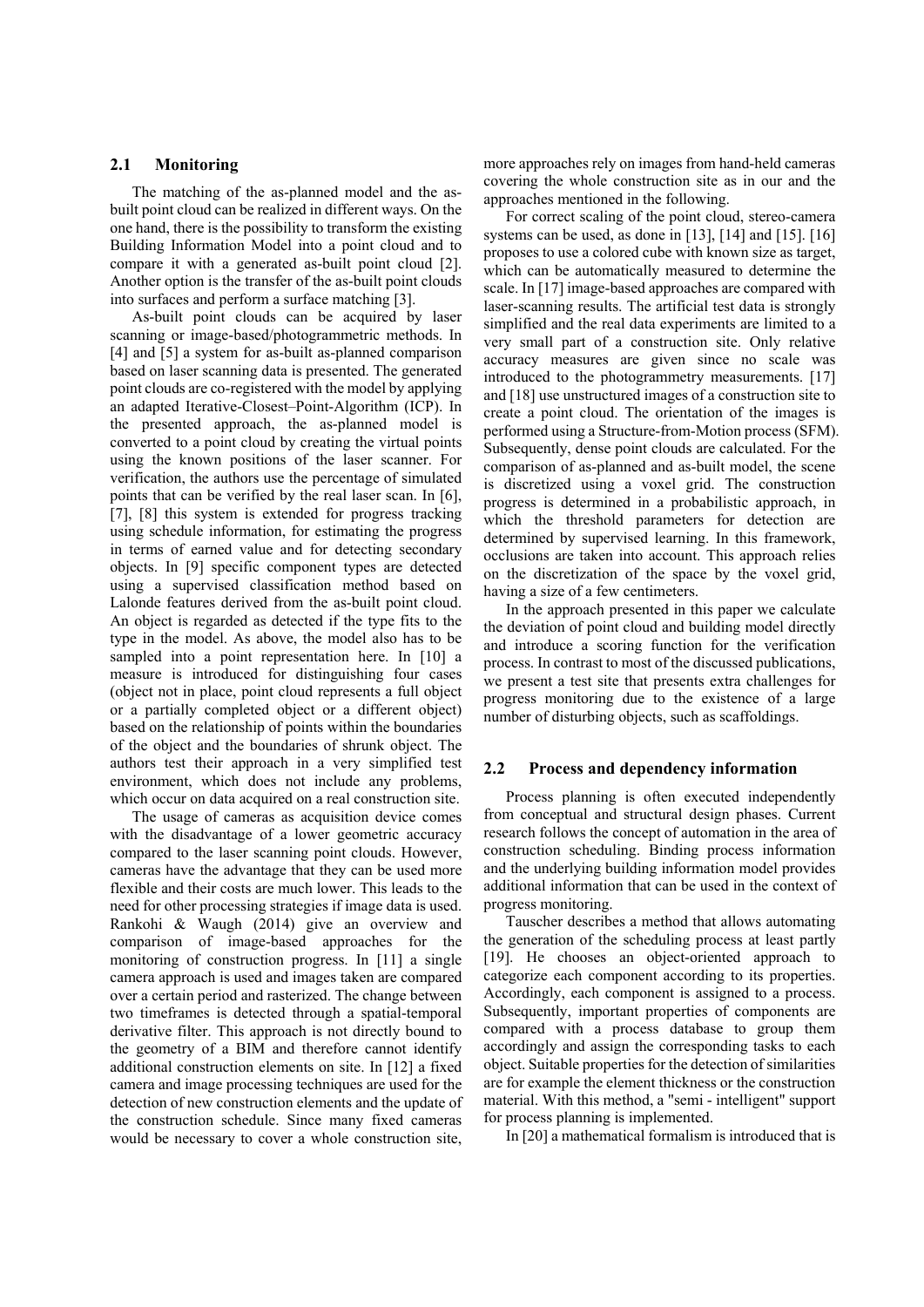based on the quantity theory for the determination of technological dependencies as a basis for automated construction progress scheduling. In [21] a branch-andbound algorithm is introduced to determine optimal decompositions of planning and construction processes into design information and process information.

Another important aspect for the as-planned vs. asbuilt comparison are dependencies. Technological dependencies show, which element is depending on another element, meaning, that it cannot be built after the first element is finished. These dependencies can be stored in so called precedence relationships [22]. A solution to store these dependencies in graphs is shown in [23].

These innovative approaches to process modelling form a very good basis for automated construction monitoring, but have so far not been applied in this context.

# **3 Concept**

This research focusses on enhancing the progress monitoring on construction sites by photogrammetric means. Photogrammetric methods are a convenient solution since – once calibrated – a commercially available camera can be used. The proposed concept focusses on incorporating additional information into the detection process. Detailed information on the generation and handling of point clouds is provided in [24–26].

# **3.1 Monitoring methods**

All vision-based methods for monitoring have the problem that they can only monitor objects that are in direct sight. Objects that are occluded cannot be detected. However, particularly on construction sites, many occlusions occur. Scaffoldings, formworks and other building materials block the view on the surfaces of the building elements. Additionally, elements that are out of range of the monitoring system cannot be tracked. A monitoring system that only focusses on gathering data from the outside of a building can obviously not detect any elements inside of it.

To cope with those challenges, different methods for image capturing were compared.

#### **3.1.1 Manual image acquisition**

A still very labor-intensive manual approach is to take pictures with hand-held cameras while walking around the construction site. The advantage is that occlusions caused by large machines can be avoided since the process is not fully automated and the timing for the pictures can be chosen manually. Additionally, more camera positions help to generate a denser point cloud.

#### **3.1.2 Image acquisition using fixed cameras**

In order to automate the image acquisition, fixed cameras are a very desirable solution. To generate a point cloud for a large building and to cover all sides of it, a very large amount of positions would be needed since each visible point needs to be covered by at least two cameras (for stereo matching).

In a current case study, two cameras are fixed on the boom of a crane and take pictures in a certain time interval during the movement of the boom. Figure 1 shows the view from one of the cameras that shows the construction work on reinforcing mats for a slab. During the working day, the crane covers the complete construction site and thus a point cloud covering the complete building can be generated. The cable from the crane that can be seen in the top of the picture can be removed in the resulting point clouds.



Figure 1: top view on a construction site from a fixed camera on a crane

#### **3.1.3 Image acquisition using UAVs**

Another promising approach is the use of unmanned aerial vehicles (UAV). By defining several positions over a construction site, an octocopter can fly to these positions at each monitoring time step and take pictures from nearly the same position every time (see Figure 2). This monitoring method can be executed after end of work to have the lowest amount of occluding objects on site. Since modern UAVs use GPS-based orientation, they can fly on their own to the predefined positions to automate this process. On the downside, especially in inner-city areas, many restrictions regarding UAVs are prohibiting their use.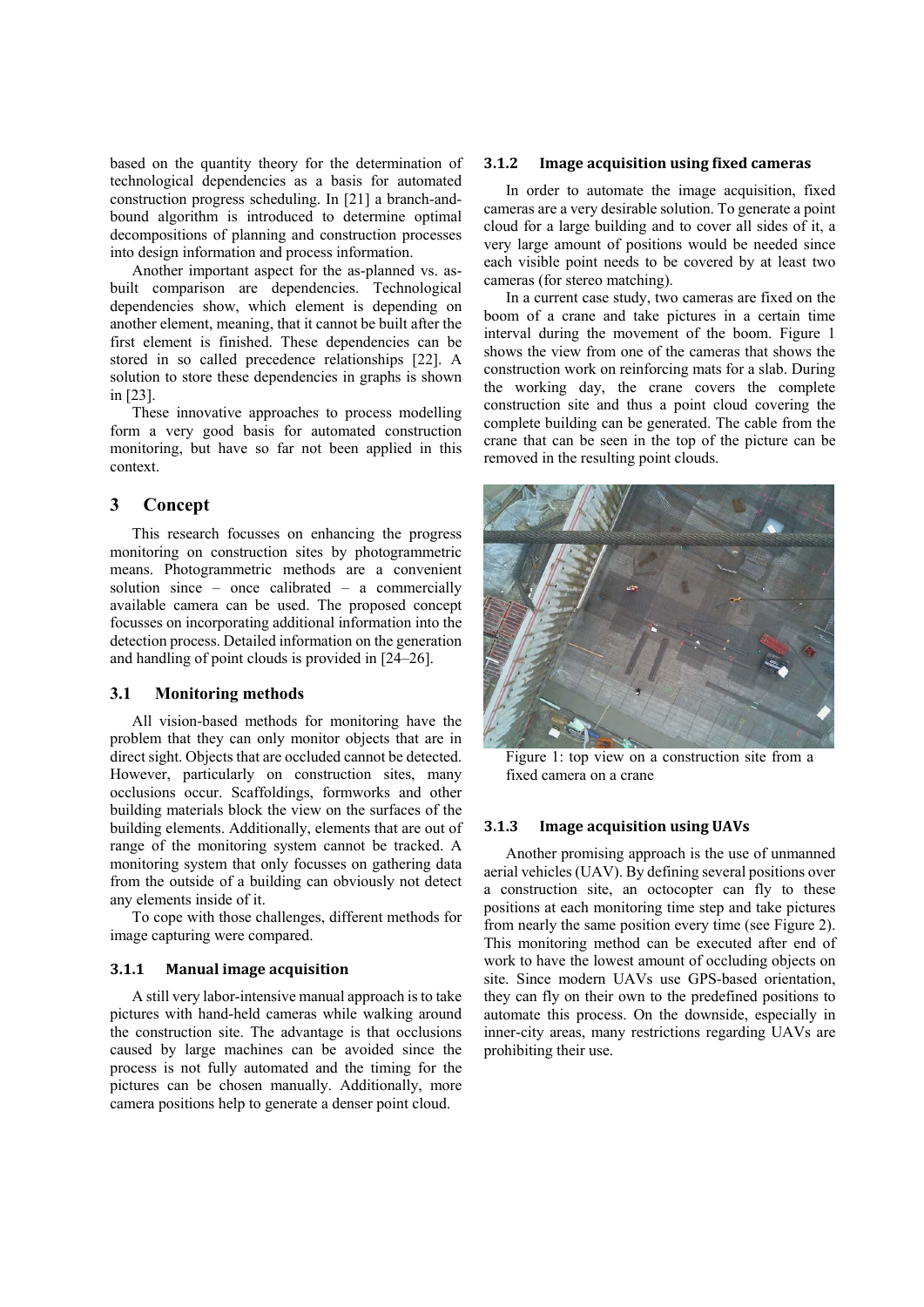

Figure 2: Aerial view of a construction site from an UAV

In conclusion, there are several very promising methods for as-built monitoring. The best solutions for monitoring are always depending on the exact location and the surroundings of each construction site.

## **3.2 Point clouds**

As described in [24], the generation of the point cloud consists of four steps: Data acquisition, orientation of the images, image matching and co-registration. The orientation is performed by using the structure from motion system VisualSfM [27]. For a better as-planned as-built comparison, the as-planned model is placed at the exact survey coordinates.

Due to occlusions and limited acquisition positions, rarely complete coverage of the construction site area can be reached. In order to capture the construction process, these point clouds are captured at certain time steps corresponding to the process schedule.

To ensure that the point clouds of all time steps are in one consistent coordinate system, control points are used which are stable and visible during the whole construction process. For each point in time, a "Dense Matching"-algorithm creates point clouds. The control points' position is known and therefore the point cloud is placed at the exact survey coordinates.

#### **3.3 As-built as-planned comparison**

For the as-built vs. as-planned comparison we realize a two-step approach. In a first step, only geometric information is used to match point cloud and model. To this end, the model is represented as a triangle mesh. A coverage rate is computed for each individual triangle: The distance between the points and the respective surface can be computed using barycentric coordinates [28]. Afterwards, all points that have a lower distance than a predefined threshold are considered as a match for the corresponding triangle. Finally, the coverage rate is computed as points per area. Detailed information about the thresholds is given in the case study.

This process is done for the complete building and not only for the as-planned status for the actual time step *t* in order to cover the case of an early schedule. In any other case, there might be detected points with no underlying surface to detect. This approach needs an always up to date as-planned building model that is updated with all geometric changes. Spatial deviations cannot be detected since only the planned geometry is used for matching.

#### **3.4 Technological dependencies**

As introduced in [20], technological dependencies can support the automated process generation. In construction planning, these dependencies stand for a forced sequence in the process. This means that a building element that has a technological dependency on another element cannot be built before it. This holds especially for e.g. columns built on a slab beneath it.

Technological dependencies can be represented using graphs [21]. The resulting graph is a so-called precedence relationship graph where each node represents a building element. The directed edges define the dependencies. The advantage of this type of representation is that it can be easily examined and all depending objects can be identified with one query.

The graph can be automatically created using a query language for building information models as described in [29]. In a first instance, all structural components are ordered in their vertical arrangement. This order produces a first graph. Next, all other elements are attached to their bounding structural components.

Important building elements like slabs play a crucial role in dependency graphs. No elements on top of them can be built, before the slab is completed. In the dependency graph, these elements are represented by socalled articulation points [30]. Removing an articulation point would result in disconnecting the graph.

Due to the high amount of occlusions on construction sites, the generated point cloud and hence the results from the as-built vs. as-planned comparison do not represent the correct actual stage on site in most cases. A purely geometry-based approach would thus fail to correctly detect the construction progress. The introduced precedence relationship graph holds additional information that adds a knowledge part to the detection process. With its help, a building element that is detected based on the present point cloud implies that all elements that are predecessors in the graph for this particular element have to be built, too.

#### **3.5 Temporal information**

The dependency graph introduced in section 3.4 adds a lot of information into the detection process and helps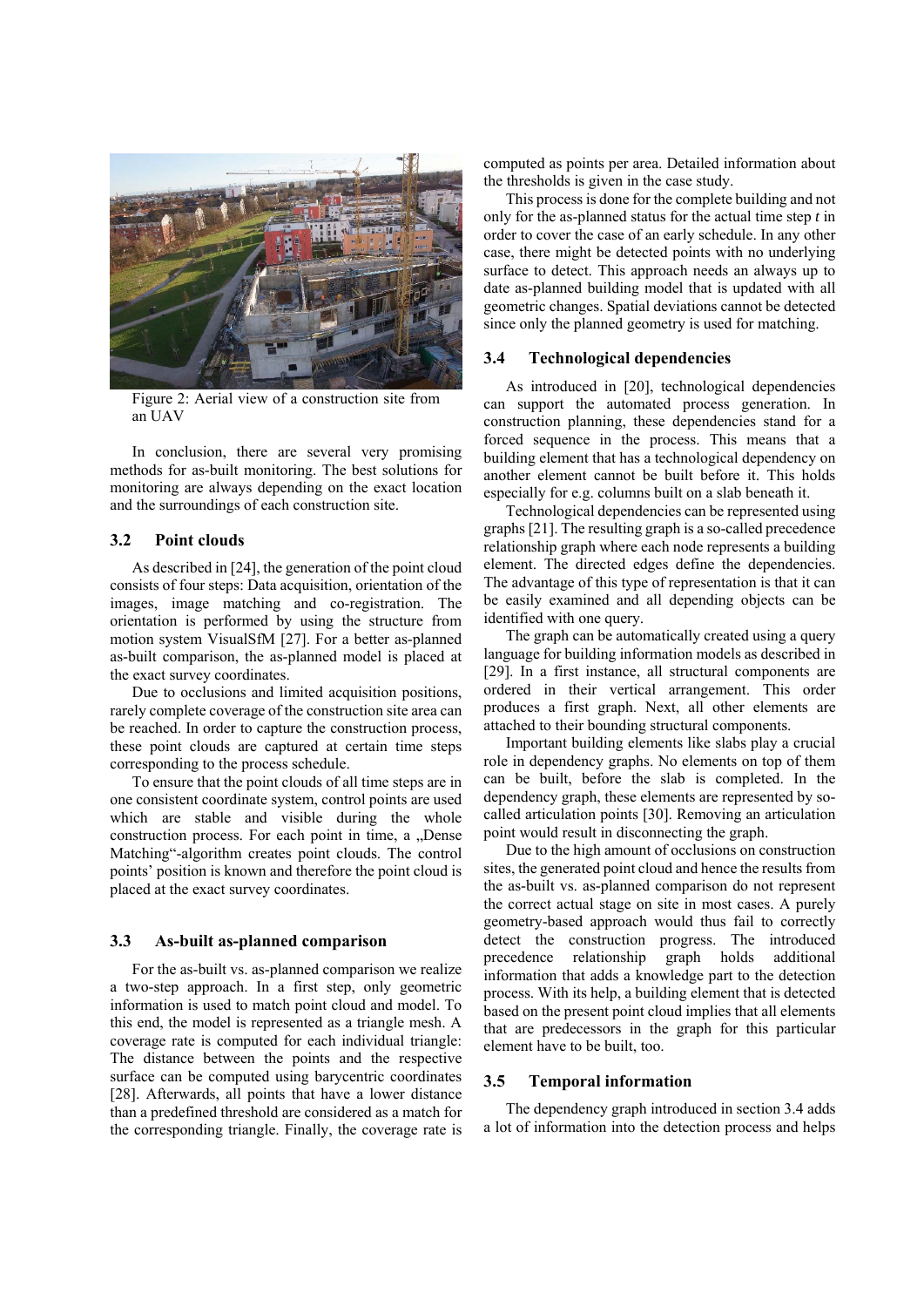to make statements about building elements that were not visible during the monitoring process.

However, this improvement adds an uncertainty to the method: a falsely detected element could have a huge impact on all predecessors in the graph and make the complete result useless. Therefore, an element with many not yet identified, preceding objects needs additional attention before marking all elements as "built".

Process information is used to make a statement about the correctness of the identified element. The construction time of the element is compared with the current progress time. If the detected element is assigned to a process that does not match the current process schedule, the detection status of said element will be discarded.

# **4 Case Study**

The proposed methods were tested on several construction sites. In this example, a six story, inner-city building was monitored during construction with handheld cameras from street view and the crane. Additionally, pictures from neighboring buildings were used to get a top view of the building.

A snippet of the generated point cloud is depicted in Figure 4. These points were matched against the triangulated geometry retrieved from the as-planned model as can be seen in Figure 5.



Figure 4: Generated point cloud from the construction site

The colors in Figure 5 represent the coverage rate in points per area, calculated for every triangle. Points were considered only when the distance between point and triangle is lower than 10 cm. Yellow has been assigned to triangles that matched between 10 and 500 *points per square meter*. Green is assigned for all triangles with a coverage rate higher than 500 *points per square meter*. A threshold is defined and only surfaces are considered that are matched by at least 10 points. The boundaries and thresholds were assigned based on experiments and comparison with the exact as-built data and were proven to give the most exact results for the given data.

The results show a good detection rate for the right part of the building. However, the left part shows insufficient detection of triangles. This is due to the scaffolding as seen in Figure 4 that leads to holes in the point cloud since the building parts cannot be seen from the point of observation.



Figure 3: Precedence relationship graph with the corresponding model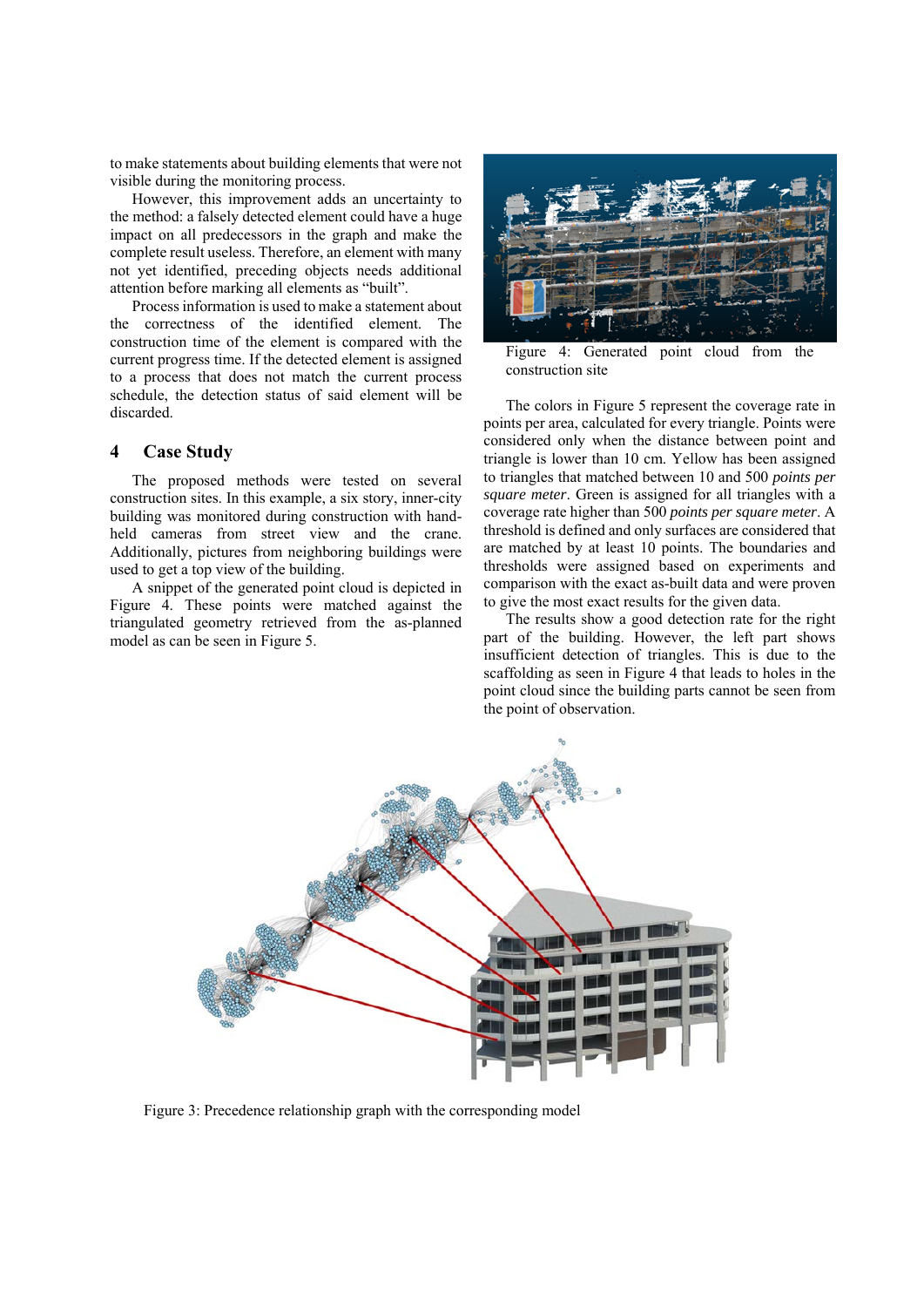The proposed concept now introduces the additional information from the building information model. Figure 3 shows the mentioned precedence relationship graph with the corresponding as-planned model. The graph is generated by a query language [29], [31]. The articulation points, marked by the lines in the figure, in the graph can be identified clearly and provide exact information about the technological dependencies.



Figure 5: Triangles identified as "detected" by matching them against the point cloud

This information is now used to check for building elements that precede detected elements but are not detected themselves. The graph is examined and all predecessors of detected elements are taken into account. An additional plausibility check with the process schedule supports the hypothesis that especially the columns on the left side need to be built and therefore present in the current building state despite that they are not proven by the point cloud.

The final result of the detection process is depicted in Figure 6. The elements verified by the point cloud are marked in green, whereas the concluded elements are marked in yellow.



Figure 6: detected and occluded, but concluded building elements

# **5 Conclusion and Future work**

This paper introduces methods to include knowledge from a building information model into automated progress monitoring. Since visual monitoring often lacks completeness, this additional knowledge provides useful support for the as-built vs as-planned comparison.

However, the used thresholds are currently fitted for the given case study and need to be proven against different cases to gain a more reliable level.

# **6 Acknowledgements**

The presented research was conducted in the frame of the project "*Development of automated methods for progress monitoring based on the integration of point cloud interpretation and 4D building information modeling*" funded by the German Research Foundation (DFG) under grants STI 545/6-1 and BO 3575/4-1.

We would like to thank Leitner GmbH & Co Bauunternehmung KG, Kuehn Malvezzi Architects, Staatliches Bauamt München and Stadtbauamt München for their support for realizing the case studies.

# **References**

- [1] C. Eastman, Building product models: computer environments, supporting design and construction, 1999.
- [2] F. Bosché, C.T. Haas, Automated retrieval of 3D CAD model objects in construction range images, Autom. Constr. 17 (2008) 499–512. doi:10.1016/j.autcon.2007.09.001.
- [3] C. Gordon, F. Boukamp, D. Huber, Combining reality capture technologies for construction defect detection: a case study, in: 9th Eur. Int. Conf., 2003: pp. 99–108.
- [4] F. Bosché, C.T. Haas, Automated retrieval of project three-dimensional CAD objects in range point clouds to support automated dimensional QA/QC, Inf. Technol. Constr. (2008).
- [5] F. Bosché, Y. Turkan, C.T. Haas, R. Haas, Fusing 4D Modelling and Laser Scanning for Construction Schedule Control, in: 26th ARCOM Annu. Conf. Annu. Gen. Meet., 2010.
- [6] Y. Turkan, Automated Construction Progress Tracking using 3D Sensing Technologies, 2012.
- [7] F. Bosché, M. Ahmed, Y. Turkan, C.T. Haas, R. Haas, The value of integrating Scan-to-BIM and Scan-vs-BIM techniques for construction monitoring using laser scanning and BIM: The case of cylindrical MEP components, Autom. Constr. 49 (2014) 201–213. doi:10.1016/j.autcon.2014.05.014.
- [8] Y. Turkan, F. Bosché, C.T. Haas, R. Haas, Toward Automated Earned Value Tracking